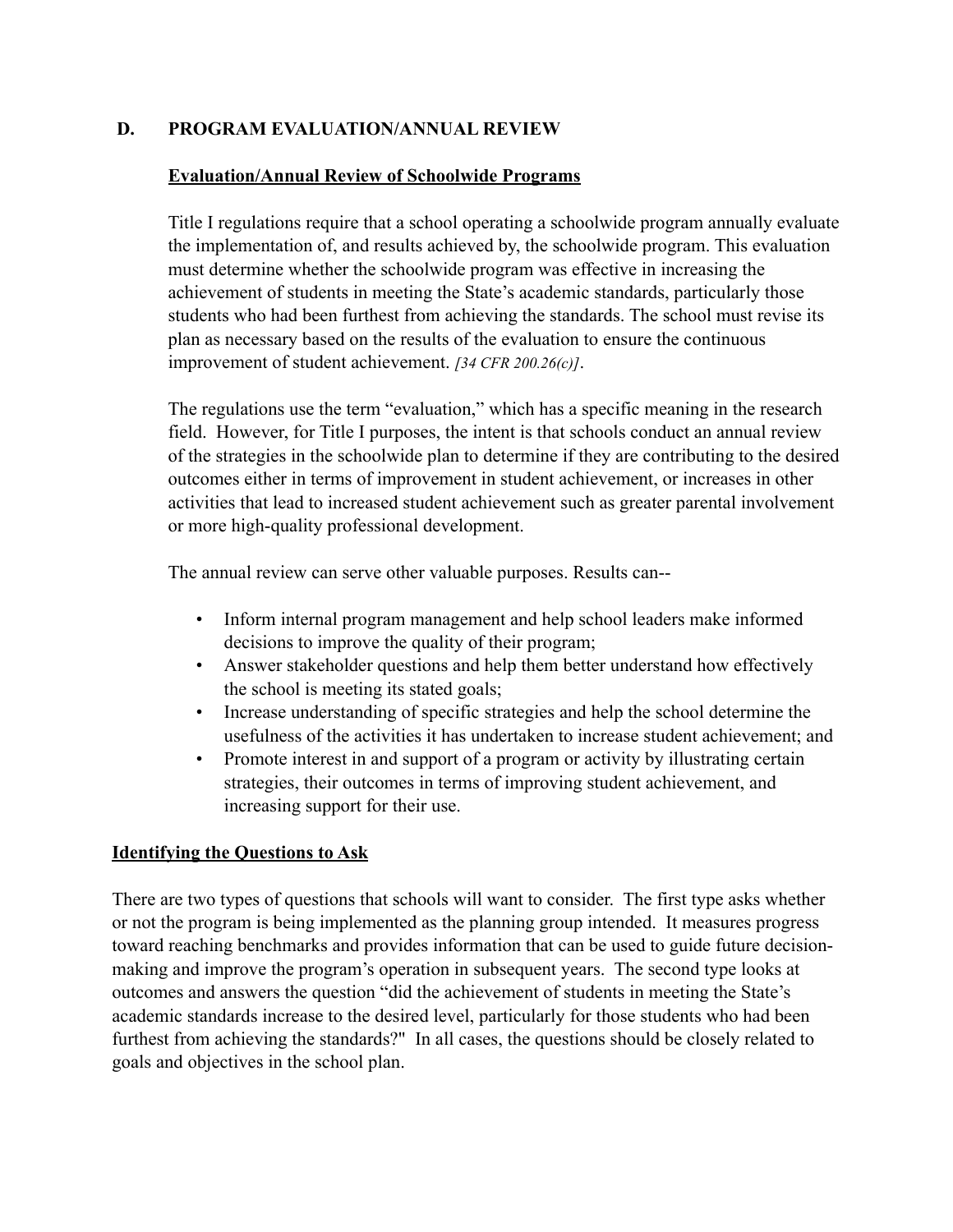For example, a schoolwide plan might have a goal indicating that an increased percentage of students will attain grade level proficiency in reading as evidenced by a classroom-based assessment given every eight weeks. One of the strategies for reaching this goal might be to better align its kindergarten through grade 3 (K-3) instruction with State standards through the use of common planning time for K-3 teachers.

The evaluation of the implementation of the schoolwide program might reflect these questions:

- Is there evidence that common planning for instruction by K- 3 teachers produced more lessons and units that were aligned with the State standards than were previously aligned?
- Was the pacing of instruction aligned across the classrooms of the K-3 teachers who planned together?
- Do participating teachers feel that common planning time has improved their teaching?

The evaluation of the outcome of the schoolwide program might reflect the following questions:

- Was the target percentage of students meeting State standards reached in each quarter, in all grades?
- What percentage of students, as a whole and in disaggregated groups, has achieved proficiency relative to the State's academic content and achievement standards and how does this compare to the percentage that achieved proficiency before schoolwide plan implementation?
- What does other student achievement data indicate about student progress toward meeting the State standards, including pre- and post-test scores, grades, quarterly reading achievement results, or other diagnostic classroom or school-based results?

Questions that look at both the implementation of the schoolwide program and the results achieved provide the basis for program evaluation and improvement. A school that monitors and adjusts its program based on feedback will become increasingly effective.

Once the school has identified the questions to be answered, it will want to consider which questions have the highest priority in a given year and consider limiting the review to those questions only. For example, a school operating a schoolwide program that has been newly identified for improvement because of low reading scores may decide to focus its annual review on the reading strategies being implemented and whether the desired outcomes are being reached. Another school may have implemented new parental involvement strategies during the past year and decide to focus its review on whether those strategies are being implemented as planned and if they are accompanied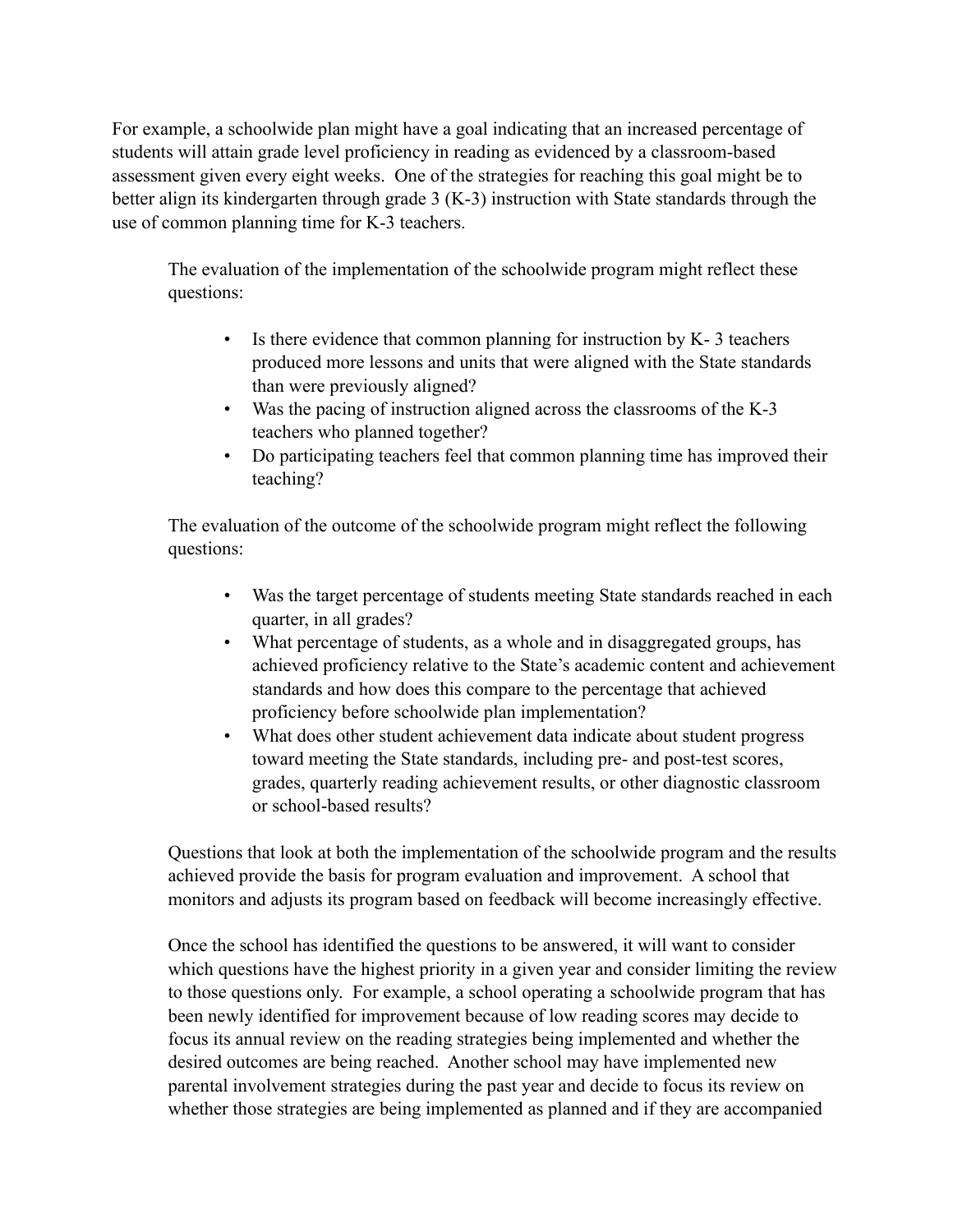by increased parental involvement, an important factor in improving student achievement.

A more detailed discussion of this topic can be found in the section headed The Evaluation/Review Process.

### **Deciding Who Should Conduct the Evaluation/Annual Review**

Deciding who will conduct the annual review is an important decision. Specifically, the school must decide whether the review will be conducted *internally* (by the school staff) or *externally* (by a person or persons outside of the school, such as staff from the school district, from a regional educational laboratory, from an institution of higher education, or from any other technical assistance provider). This is a decision that should be made collaboratively between schools and their districts. The availability of resources and staff, outcomes of prior reviews, and the experience of the school with implementing schoolwide programs are all factors that should be taken into account. Districts and schools are strongly encouraged to use outside reviewers whenever possible. If resources do not permit the use of outside reviewers on an annual basis, districts and schools might consider using an outside reviewer every couple of years.

## **The Evaluation/Review Process**

The remainder of this section provides basic information a school should consider whether it conducts the review internally, or oversees and participates in an evaluation conducted by external reviewers. In cases where outside reviewers are not being used, districts and schools are encouraged to consult with individuals with experience in conducting such reviews for further information about what the review process might entail.

Program evaluations/reviews are usually organized and carried out according to the following steps.

1) Identification of purpose and intended audiences *–* The annual review of a schoolwide program includes determining the percentage of students who reach proficiency on the State's annual assessments. Additionally, it examines the operation of the school: the implementation of instructional strategies, the participation of stakeholders, the degree of parental involvement, and other elements that support increased student achievement, as detailed in the schoolwide program plan.

The intended audience for the annual review is all stakeholders, internal and external to the school. These stakeholders are persons with an investment in the school, many of whom were involved from the beginning in the development of the school's mission and goals and in the program planning process. They have an interest in knowing whether or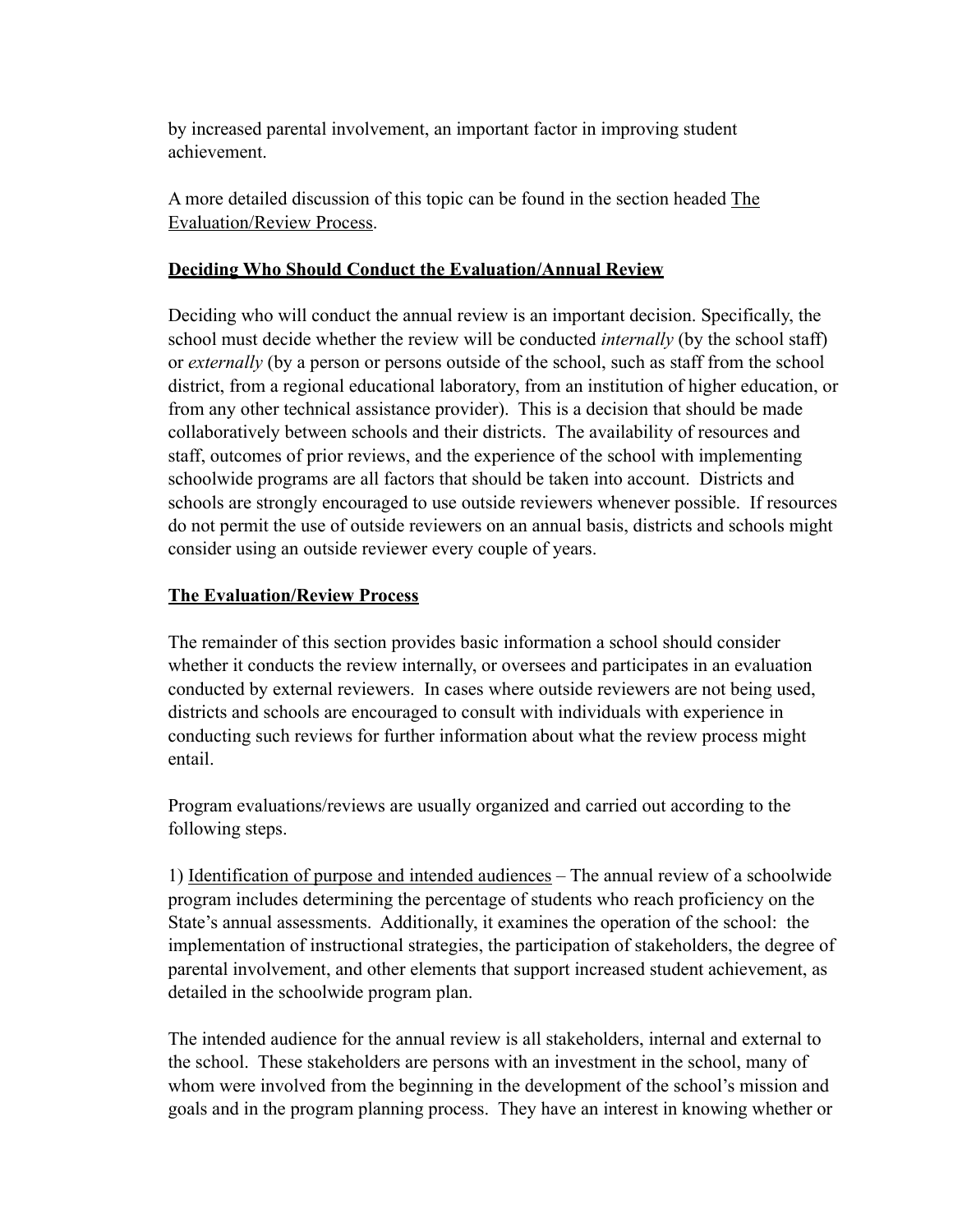not those goals are being met, and want to know what will be done with the results of the annual review. These stakeholders include (1) those involved in day-to-day program operations, such as teaching, administrative and school support staff; (2) those served by the program, such as students, parents and community members; and (3) those in a position to make recommendations and/or decisions regarding the program, such as members of the school planning team, school administrators, and school district personnel.

2) Identification of issues and development of review questions *–* Program review begins at the same time that the schoolwide program is being designed. That is, while the school planning team is developing measurable goals and strategies, it should be considering how the success of those strategies would be determined. Planners should envision what progress toward long-term goals would "look like" at the end of the school year.

Key review points should be related to each goal in the schoolwide plan. Questions can address the following:

- InputsFor instance, what resources were identified in the schoolwide program and to what degree were they utilized?
- Activities Did planned events such as professional development, parental involvement activities, schoolwide instructional units, take place as scheduled?
- Short-term impacts What were the short-term results of implementing a particular strategy in the schoolwide plan? Was training provided for the targeted number of school staff? Did the training affect subsequent instructional decisions?
- Longer-term impacts An annual schoolwide review can provide incremental information that tracks outcomes over time. For instance, a schoolwide program might begin a dropout prevention program for sixth graders with the goal of a reduced dropout rate when those students are in ninth grade.

Once the target objectives have been clarified, reviewers create specific questions that the review will answer. The answers to some questions will be easily determined (e.g., gains in student scores on State assessments), but some will be more difficult to measure (e.g., a positive change in student attitude). Each potential evaluation question should be screened to ensure that it elicits information that is--

- Relevant to the schoolwide program's goals and objectives;
- Important to a significant number of stakeholders;
- Of continuing relevance and interest; and
- Attainable, given time, resource, and staff constraints.

3) Identification of data collection instruments *–* Next, reviewers determine how data that answer each question will be collected. Evaluators will collect both quantitative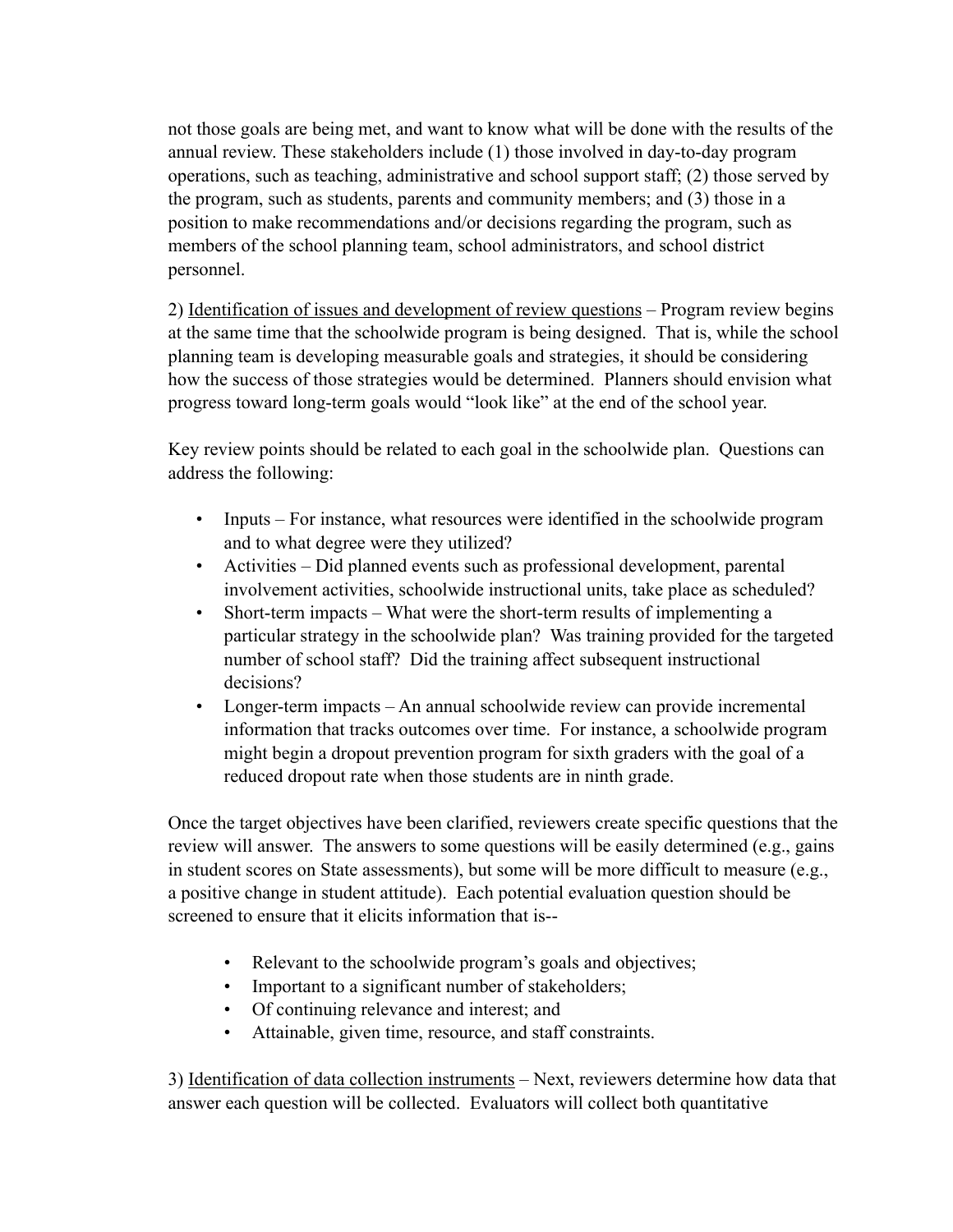(empirical and numerical, such as tallies and test scores) and qualitative (survey responses on attitudes, personal interviews, observations, journals), depending on the review question. Appendix VII provides one tool for data tracking and collection as well as an explanation of a few of the typical data collection instruments. Examples of data collection instruments include document reviews, tallies, questionnaires, interviews, surveys, observations, assessments, attitude inventories, and focus groups. It is the job of the reviewers to align each question with the appropriate data collection method.

4) Collection of data *–* When data collection instruments have been identified or created, reviewers are ready to gather information. Every stakeholder who will provide the reviewers with information should have a clear understanding of why the review is being conducted, the types of data being collected, and how the results will be used. Data collectors should consider the needs of subjects (e.g., need for anonymity, need for an interpreter) and should obtain any required clearance or permission that is necessary before soliciting information. Because any bias on the part of a data collector can compromise the credibility of the findings and overall results, data collectors should be carefully trained, and there should be consistency in instructions and data collection procedures so that results are reliable across survey groups. Information should be gathered from as many members of a sample group as possible to ensure that the results are statistically significant.

5) Analysis and interpretation of results *–* After the data are collected and checked for accuracy, they should be analyzed and interpreted. The initial analysis may raise new questions and/or uncover findings that were not anticipated, and in this case a second analysis may be appropriate. For example, an analysis of assessment data might reveal that students, in the aggregate, have higher performance in reading/language arts than they do in mathematics. A second level analysis might ask why that is so and consider the possibility that there is a relationship between scores and times of day that reading and mathematics are taught or differences in how they are taught.

Overall, the information that emerges from the data analysis should clearly describe the progress the school has made in implementing its program and increasing student achievement and indicate areas where revisions or additional work is needed.Data gathered in response to each research question should be addressed separately; it should yield detailed findings that clearly indicate whether or not a key strategy or action in the schoolwide plan was implemented as planned. For example, reviewers might determine that participation in professional development for teachers resulted in more effective use of data to improve student achievement. Or, reviewers might conclude that although the schoolwide program school identified a strategy as important, insufficient time or resources were devoted to accomplishing it.

6) Reporting *–* The report should be clearly and concisely written and available to all stakeholders. The report typically includes background information, the evaluation